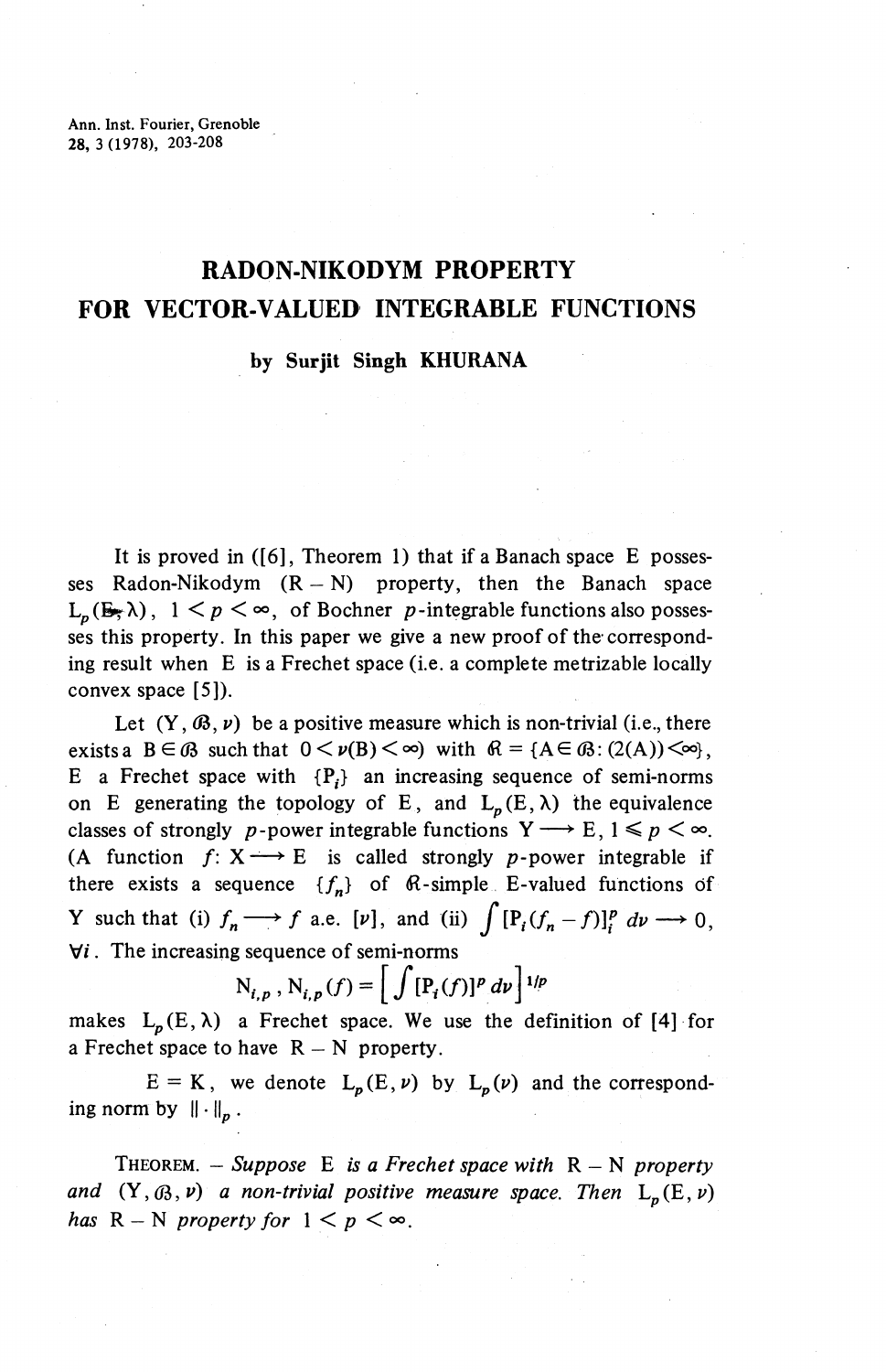#### 204 S.S. KHURANA

*Proof.* – Using ([3], Theorem 5 (iv)) it is sufficient to prove the  $R - N$  property for every separable closed subspace; this means we can assume that E is separable ([3], Theorem 5). Let  $(X, \mathcal{U}, \lambda)$ be a finite measure space,  $\mu: \mathcal{U} \longrightarrow L_p(E,\nu)$  a measure of finite variation (i.e.,  $\forall i$ , the variation of  $\mu$  relative to N<sub>p,i</sub> is finite, [4]), absolutely continuous with respect to  $\lambda$ . Assume first that  $\nu(Y) \leq \infty$  and let  $\lambda \times \nu$  be the product of  $\lambda$  and  $\nu$  on the  $\sigma$ algebra  $\mathcal{U} \times \mathcal{B}$ .

For an  $A \in \mathcal{U}$ ,  $B \in \mathcal{B}$ , define  $\omega(A \times B) = \int_{\mathbf{R}} \mu(A) d\nu \in E$ (since  $\nu(Y) \leq \infty$ ,  $P_i(\mu(A)) \in L_p(\nu)$ ,  $\forall i$ , implies  $P_i(\mu(A)) \in L_1(\nu)$ ).<br>
Take  $\{A_i \times B_i\}$  a disjoint sequence in  $X \times Y$   $(A_i \in \mathcal{U}, B_i \in \mathcal{B})$ Take  $\{A_i \times B_i\}$  a disjoint sequence in  $X \times Y$   $(A_i \in \mathcal{U}, B_i \in \mathcal{B})$ <br>and let  $\cup A_i \times B_i = A \times B$   $(A \in \mathcal{U}, B \in \mathcal{B})$ . Fix an  $f \in E'$ .  $f \circ \mu: \mathcal{U} \longrightarrow L_p(\nu)$  is of bounded variation and absolutely continuous relative to  $\lambda$ . Since  $L_p(\nu)$  has  $R - N$  property, there exists a function  $\phi: X \times Y \longrightarrow K$  such that

$$
f \circ \mu(A) = \int_{A} \phi(x, y) d\lambda(x), \ \forall A \in \mathcal{U};
$$

it is routine verification that  $\phi(x, y) \in L_1(\lambda \times \nu)$ . Thus

$$
\int_{B_i} f \circ \mu(A_i) \, dv = \int_{A_i \times B_i} \phi(x, y) \, d(\lambda \times \nu)
$$

(Fubini's theorem) and so  $\sum_{n=1}^{\infty} \int_{B_1} f \circ \mu(A_i) d\nu = \int_{B_1} f \circ \mu(A) d\nu$  (unconditional convergence). Since  $\langle f, \int_{\mathbf{R}_1} \mu(A_i) d\nu \rangle = \int_{\mathbf{R}_2} f \circ \mu(A_i) d\nu$ , (simple verification),  $\forall f \in E'$ , by Pettis-Orlicz theorem,

$$
\sum \int_{B_i} \mu(A_i) \, dv = \int_B \mu(A) \, dv \, .
$$

Also for a finite disjoint collection  $\{C_i \times D_i\}$  in  $X \times Y$   $(C_i \in \mathcal{U}, D_i \in \mathcal{B})$ ,  $\sum \int_{D_f} f \circ \mu(C_i) dv = \int_{\cup C_f \times D_f} \phi(x, y) d(\lambda \times \nu)$  (previous notation) and so  $\left|f \circ \sum \int_{D_i} \mu(C_i) d\nu\right| \leq \int |\phi(x,y)| d(\lambda \times \nu)$ . Combining these results we see that  $\omega$  can be uniquely extended to a finitely additive set function  $\omega: \theta \longrightarrow E$ ,  $\theta$  being the algebra generated by  ${A \times B : A \in \mathcal{U}, B \in \mathcal{B}}.$   $\omega$  is countably additive, and  $\omega(\theta)$  is bounded in E. Since E has  $R - N$  property it cannot contain a subspace isomorphic to  $c_0$  ([1]; [3], Theorem 5). From this it easily follows that  $\omega$  is exhaustive ([2], II; [7], Theorem 4). Thus  $\omega$  can be uniquely extended to a countably additive measure on the  $\sigma$ -algebra  $\mathcal{U} \times \mathcal{B}$  ([2], III). We claim that  $\omega \ll \lambda \times \nu$ . For an  $f \in E'$ ,  $A \in \mathcal{U}$ ,  $B \in \mathcal{B}$ ,  $f \circ \omega(A \times B) = \int_{A \times B} \phi(x, y) d(\lambda \times \nu)$  (pre-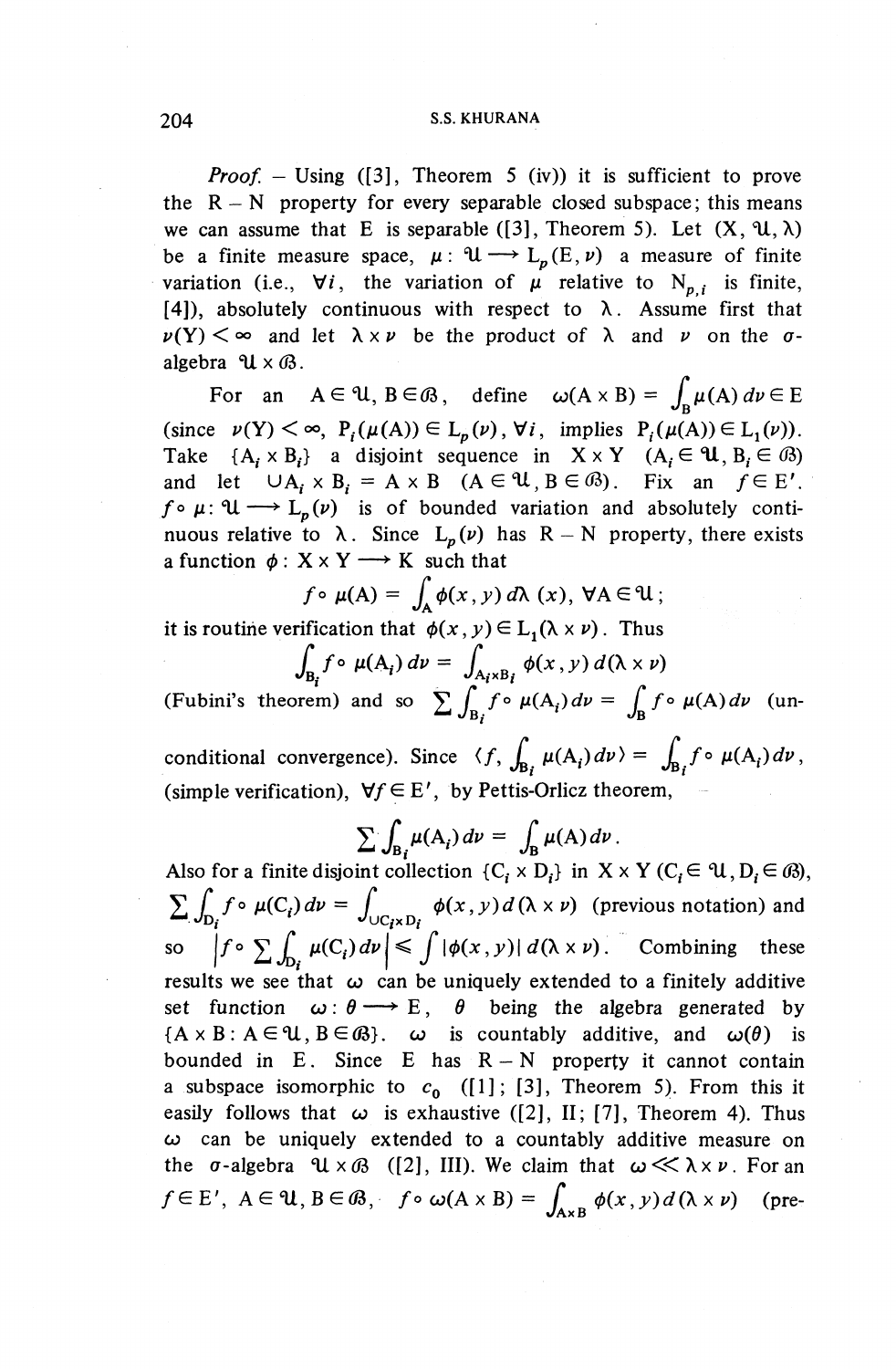vious notations) and so  $f \circ \omega(H) = \int_H \phi d(\lambda \times \nu)$ ,  $\forall H \in \mathcal{U} \times \mathcal{B}$ . If  $(\lambda \times \nu)$  (H) = 0 we get  $f \circ \omega(H) = 0$  and so  $\omega(H) = 0$ . vious notations) and so  $f \circ \omega(H) = \int_H \phi d(\lambda \times \nu)$ ,  $\forall H \in$ <br>
If  $(\lambda \times \nu)$  (*H*) = 0 we get  $f \circ \omega(H) = 0$  and so  $\omega(H) = 0$ .<br>
We now prove that  $\omega$  is of finite variation. Fix  $i \in N$ <br>  $\lambda_0$  = the finite variation of  $\mu$  rela

We now prove that  $\omega$  is of finite variation. Fix  $i \in N$  and let  $\lambda_0$  = the finite variation of  $\mu$  relative to the semi-norm  $N_{i,p}$ .<br>  $H = \{f \in E', |f(x)| \leq P_i(x), \forall x \in E\}$ 

is a metrizable compact subset of  $(E', \sigma(E', E))$  and so have a countable dense subset  $\{f_i\}$ . Let  $\phi_i \in L_1(\lambda_0 \times \nu)$  such that

$$
f_j \circ \mu(A) = \int_A \phi_j(x, y) d\lambda_0(x)
$$

(same reasoning as before).

Let  $\varphi_0 = \sup (|\varphi_1|, |\varphi_2|)$  and fix  $x \in X$ . Take

$$
B_1 = \{y \in Y : |\varphi_1(x, y)| = \varphi_0(x, y)\}\
$$
and  $B_2 = Y \setminus B_1$ .

We claim the variation of  $\xi = \chi_{B_1} f_1 \circ \mu + \chi_{B_2} f_2 \circ \mu$ , in  $L_p(\nu)$ , does not exceed  $\lambda_0$ . From

$$
|\xi(A)|^p = |(\chi_{B_1} f_1 \circ \mu + \chi_{B_2} f_2 \circ \mu)(A)|^p
$$
  
\$\leq \chi\_{B\_1} (P\_i(\mu(1)))^p + \chi\_{B\_2} (P\_i(\mu(A)))^p = (P\_i(\mu(A)))^p ,

we get  $\|\xi(A)\|_p \le N_{i,p}(\mu(A)) \le \lambda_0(A)$  and so the claim is established.  $\leq \chi_{B_1}(P_i(\mu(1)))^p + \chi_{B_2}(P_i(\mu(A)))^p = (P_i(\mu(A)))^p$ ,<br>we get  $\|\xi(A)\|_p \leq N_{i,p}(\mu(A)) \leq \lambda_0(A)$  and so the claim is established.<br>Now  $\xi(A) = \int_A (\chi_{B_1}\varphi_1 + \chi_{B_2}\varphi_2) d\lambda_0$ . If  $|\xi|$  is the variation of  ${\xi}$  relative to  $L_p(\nu)$ , then  ${\xi} |(A) = \int_A ||\chi_{B_1} \varphi_1 + \chi_{B_2} \varphi_2||_p d\lambda_0$ . If  $\|\chi_{\text{B}}\|\varphi_1 + \chi_{\text{B}}\|\varphi_2\|_p \geq 1 + \eta$  for some  $\eta > 0$  on  $A \in \mathcal{U}$ , then  $\lambda_0(A) \geq |\xi| (A) \geq (1 + \eta) \lambda_0(A)$  which means  $\lambda_0(A) = 0$  and  $\kappa_0(A) \geq |\xi| (A) \geq (1 + \eta) \kappa_0(A)$  which<br>so  $\|\chi_B, \varphi_1 + \chi_B, \varphi_2\| \leq 1$  a.e.  $[\lambda_0]$ . Now

 $\|\chi_{\text{B}_1}\,\varphi_1\,+\,\chi_{\text{B}_2}\,\varphi_2\,\|_1 \leqslant \|\chi_{\text{B}_1}\,\varphi_1\,+\,\chi_{\text{B}_2}\,\varphi_2\,\|_p\;(\lambda_0\,(\text{X}))^{1/q} \leqslant (\lambda_0\,(\text{X}))^{1/q}$ 

(Holder's inequality with  $\frac{1}{n} + \frac{1}{n} = 1$ ) means  $\int \varphi_0(x,y)d\nu(y)\leq (\lambda_0(X))^{1/q}$ , a.e.  $[\lambda_0]$ .  $||X_{B_1} \varphi_1 + X_{B_2} \varphi_2||_1 \le ||X_{B_1} \varphi_1 + X_{B_2} \varphi_2||_p (\Lambda_0(X))^{\frac{1}{2}} \le (\Lambda_0(X))^{\frac{1}{2}}$ <br>
(Holder's inequality with  $\frac{1}{p} + \frac{1}{q} = 1$ ) means<br>  $\int \varphi_0(x, y) dv(y) \le (\lambda_0(X))^{\frac{1}{q}}$ , a.e.  $[\lambda_0]$ .<br>
Since  $x \in X$  was arbitrary we

Since  $x \in X$  was arbitrary we see  $\varphi_0(x, y) \in L_1(X \times Y, \lambda_0 \times \nu)$ <br>If  $\varphi = \sup(|\varphi_1|, |\varphi_2|, \ldots)$ , then proceeding in the same way we<br>prove that  $\int \varphi(x, y) d\nu(y) \le (\lambda_0(X))^{1/q}$ , a.e.  $[\lambda_0]$  and so  $\varphi \in L_1(X \times Y, \lambda_0 \times \nu)$  (the set where  $\varphi$  takes values  $+\infty$  has measure zero; we put  $\varphi \equiv 0$  on that set). Fix  $\epsilon > 0$  and let  ${H<sub>i</sub>}$ be a finite disjoint collection in  $\mathcal{U} \times \mathcal{B}$ .

$$
\sum_{j} P_{i}(\omega(H_{j})) - \epsilon \leq \sum_{j} |f_{k(j)} \circ \omega(H_{j})| \leq \sum_{H_{j}} \int_{H_{j}} |\varphi_{k(j)}| d(\lambda_{0} \times \nu)
$$
  

$$
\leq \sum_{H_{j}} \varphi d(\lambda_{0} \times \nu) \leq \int \varphi d(\lambda_{0} \times \nu)
$$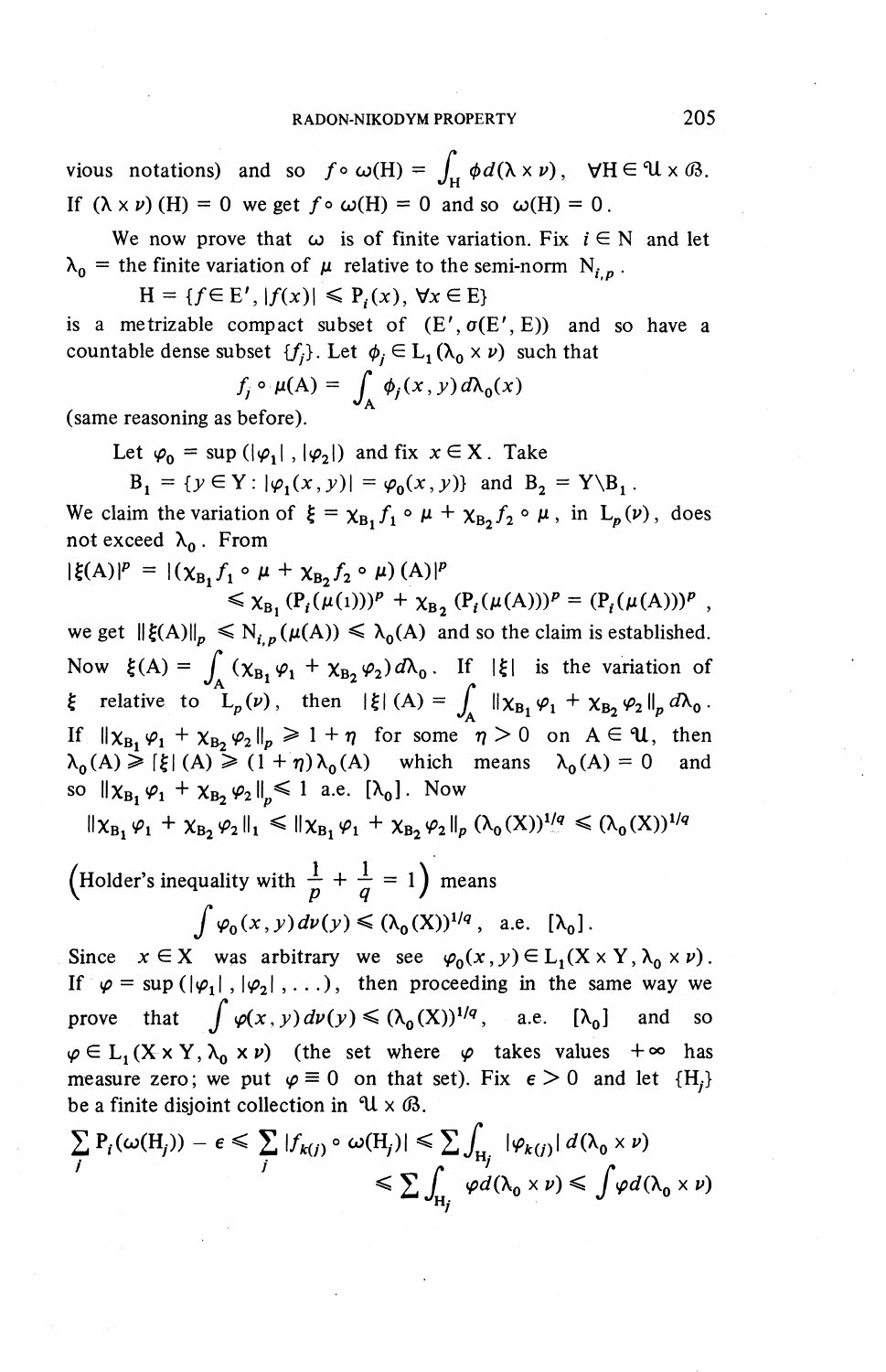for some finite sequence  ${k(j)} \subset N$ . This proves  $\omega$  is of finite variation. Since E has  $R - N$  property we get a  $g \in L_1(E, \lambda \times \nu)$ such that  $\int_{\mathbf{R}} \mu(A) d\nu = \int_{\mathbf{R}} \int_{A} g(x,y) d\lambda(x) d\nu(y)$ .

Put  $\psi = \mu(A) - \int_A^B g(x, y) d\lambda(x)$ . We get  $\int_B \psi dv = 0$ ,  $\forall B \in \mathcal{B}$ . Fix  $i \in \mathbb{N}$  and let  $\{f_i\}$  be a countable dense set in the compact metric space

 $H = \{f \in E': |f(x)| \leq P(x), \forall x \in E\} \subset (E', \sigma(E', E)).$ 

We get  $\int_{\mathbb{R}} f_i \circ \psi = 0$ ,  $\forall B \in \mathbb{G}$  and so  $P_i(\psi) = 0$  a.e.  $[\nu]$ . Thus  $\psi = 0$  a.e. [v]. Thus  $\mu(A) = \int_{A}^{A} g(x,y)d\lambda(x)$ . It is easy to verify that  $g(\cdot,x)\in L_1(L_p(E,\nu),\lambda)$ .

Now we consider the case when  $v(Y) = +\infty$ . By ([3], Theorem 5) it is enough to prove the result for every closed separable subspace of  $L_n(E,\nu)$ . Let F be a closed separable subspace of  $L_p(E, \nu)$ . It is a simple verification that there exists a  $B \in \mathcal{B}$  with  $\sigma$ -finite  $\nu$ -measure such that  $f=0$  a.e. [v] outside B,  $\forall f \in F$ . Thus ([3], Theorem 5) we can assume that  $\nu$  is  $\sigma$ -finite. Let  $\{K_n\}$ be a  $\mathcal{B}$ -measurable partition of Y, such that  $0 < \nu(K_n) < \infty$ ,  $\forall n$ . be a **0**5-measurable partition of Y, such that  $0 < \nu(K_n) < \infty$ ,  $\nabla n$ .<br>Define  $\nu_n = \chi_{K_n} \nu$ ,  $\nu_n : \mathcal{B}_n \longrightarrow [0, \infty)$ ,  $\mathcal{B}_n = \mathcal{B} \cap K_n$ . Given  $\mu$ befine  $\nu_n - \chi_{K_n} \nu$ ,  $\nu_n \to \infty$ ,  $\nu_n \to (\infty, \infty)$ ,  $\nu_n \to \infty$   $\to \infty$ ,  $\nu_n$ . Given  $\mu$ <br>as before, we get  $\mu_n : \mathcal{U} \to L_p(E, \nu_n)$ ,  $\mu_n(A) = \chi_{K_n} \mu(A) \in L_p(E, \nu_n)$ . It is easy to verify that  $\mu_n$  is of finite variation relative to  $L_p(E, \nu_n)$ and absolutely continuous relative to  $\lambda$ . Proceeding as before we

get 
$$
g_n: X \times K_n \longrightarrow E
$$
 such that  
\n
$$
\mu_n(A) = \int_A g_n(x, y) d\lambda(x) = \int_A \chi_{K_n} g_n(x, y) d\lambda(x).
$$
\nDefine  $g(x, y) = g_n(x, y)$ ,  $y \in K_n$ , we claim  
\n
$$
\mu(A) = \int_A g(x, y) d\lambda(x).
$$

If 
$$
\mu(A) = f \in L_p(E, \nu)
$$
, then  
\n
$$
(\mathbf{P}_i(\mu(A) - \sum_{j=1}^k \mu_j(A)))^p \leq (\mathbf{P}_i(f))^p
$$

and so by dominated convergence theorem  $\sum_{i=1}^{k} \mu_i(A)$  converges<br>
to  $\mu(A)$  in L<sub>p</sub>(E, *v*). Let  $|\mu|$  and  $\sum_{j=1}^{k} \mu_j |\stackrel{j=1}{\text{be}}$  the variations of  $\mu$  and  $\sum^k \mu_j$  relative to  $N_{i,p}$ . Then  $j = 1$  $\int \frac{1}{2}$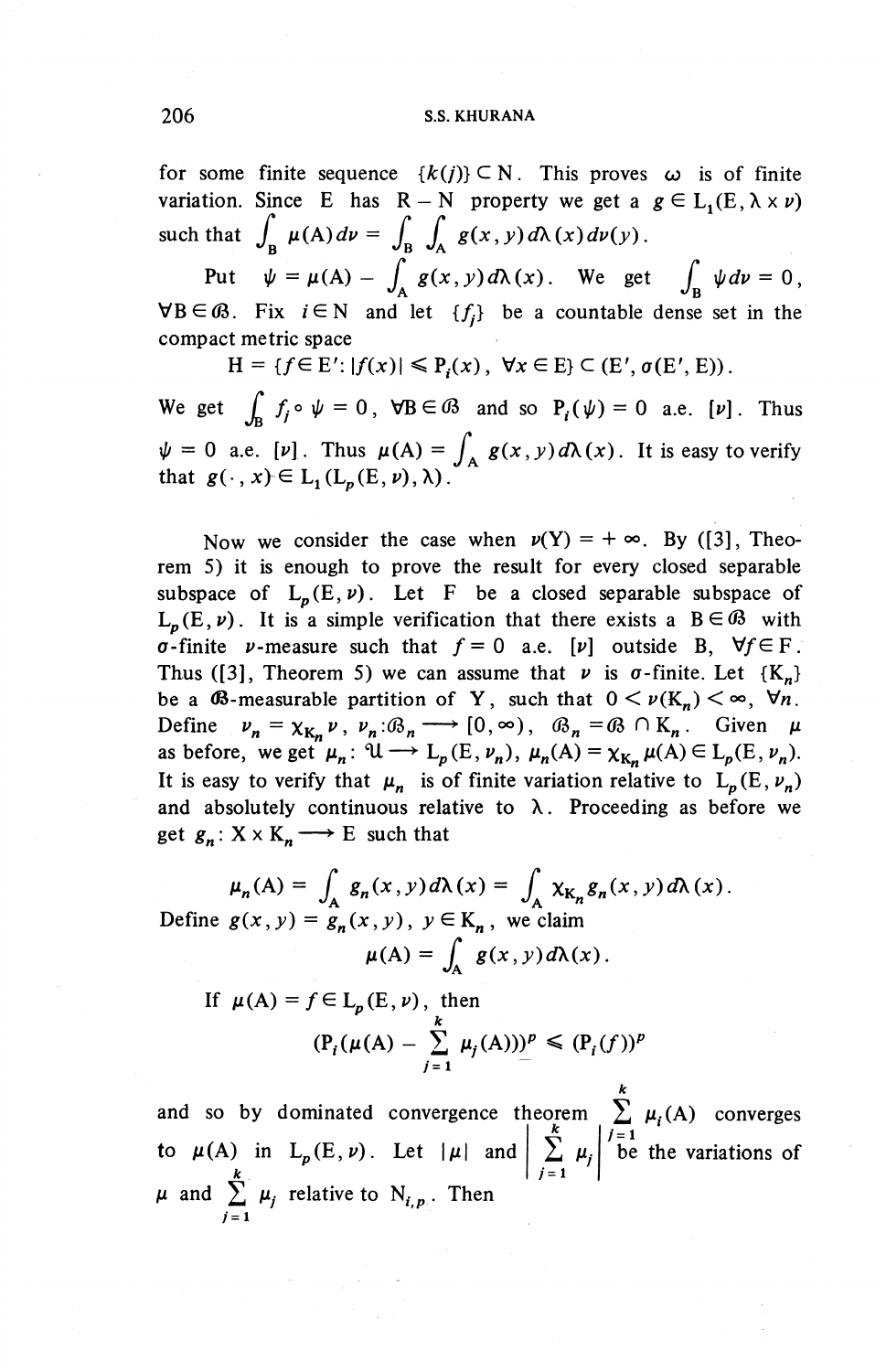RADON-NIKODYM PROPERTY 207

$$
|\mu|(A) \geqslant \left| \sum_{j=1}^{\infty} \mu_j \right| (A) = \int_A N_{i,p} \left( \sum \chi_{K_j} g_j \right) d\lambda.
$$

By monotone convergence theorem  $N_{i,p}(g) < \infty$ , a.e. [ $\lambda$ ] and  $\int_{i,p}^{n}(g)d\lambda < \infty$ . On the set where  $N_{i,p}(g)=+\infty$  we change its value and the value of each of  $g_n$  to 0 and so  $g(\cdot, x) \in L_p(E, \nu)$ ,  $\forall x \in X$ . Now it is easy to verify that  $h_n = \sum_{k=1}^n x_{k, k} g_k$  converges  $j=1$ to g in  $L_p(E,\nu)$ , a.e.  $[\lambda]$  and  $N_{i,p}(g-h_n)$ , as a function of  $x$ , is decreasing as  $n$  increases. By monotone convergence theo-

rem, 
$$
\int N_{i,p}(g - h_n) d\lambda \longrightarrow 0
$$
. Thus  
\n
$$
N_{i,p} \left( \int_A g d\lambda - \int_A h_n d\lambda \right) \le \int N_{i,p}(g - h_n) d\lambda \longrightarrow 0
$$
\nand so  $\int_A h_n d\lambda \longrightarrow \int_A g d\lambda$  in  $L_p(E, \lambda)$ . But  
\n
$$
\int_A h_n d\lambda = \sum_{j=1}^n \mu_j(A) \longrightarrow \mu(A)
$$

$$
\int_{A} h_n d\lambda = \sum_{j=1}^{\infty} \mu_j(A) \longrightarrow \mu(A)
$$

 $\int_{A}^{A} h_n d\lambda = \sum_{j=1}^{n} \mu_j(A) \longrightarrow \mu(A)$ <br>and so  $\mu(A) = \int_{A} g d\lambda$ . The result now follows easily.

#### BIBLIOGRAPHY

- [1] J. DIESTEL, J.J. UHL, Jr., The Radon-Nikodym property for Banach space valued measures, *Rocky Mountain J. Math., 6* (1976), 1-46.
- [2] L. DREWNOWSKI, Topological rings of sets, continuous set functions, integration I, II, III, *Bull Acad. Polon. Sci.,* Ser. Math. Astron. Phys., 20 (1972), 269-276, 277-286, 439-445.
- [3] E. SAAB, Dentabilité, points extrémaux et propriété de Radon-Nikodym, *Bull Soc. Math.,* 99 (1975), 129-134.
- [4] E. SAAB, Dentabilité, points extrémaux et propriété de Radon-Nikodym, *C.R. Acad. Set,* Paris, 280 (1975), 575-577.
- [5] H.H. SCHAEFER, Topological vector spaces, Macmillan, New York (1971).
- [6] K. SUNDARESAN, The Radon-Nikodym theorem for Lebesgue-Bochner function spaces, *J. Func. Anal.,* 24 (1977), 276-279.